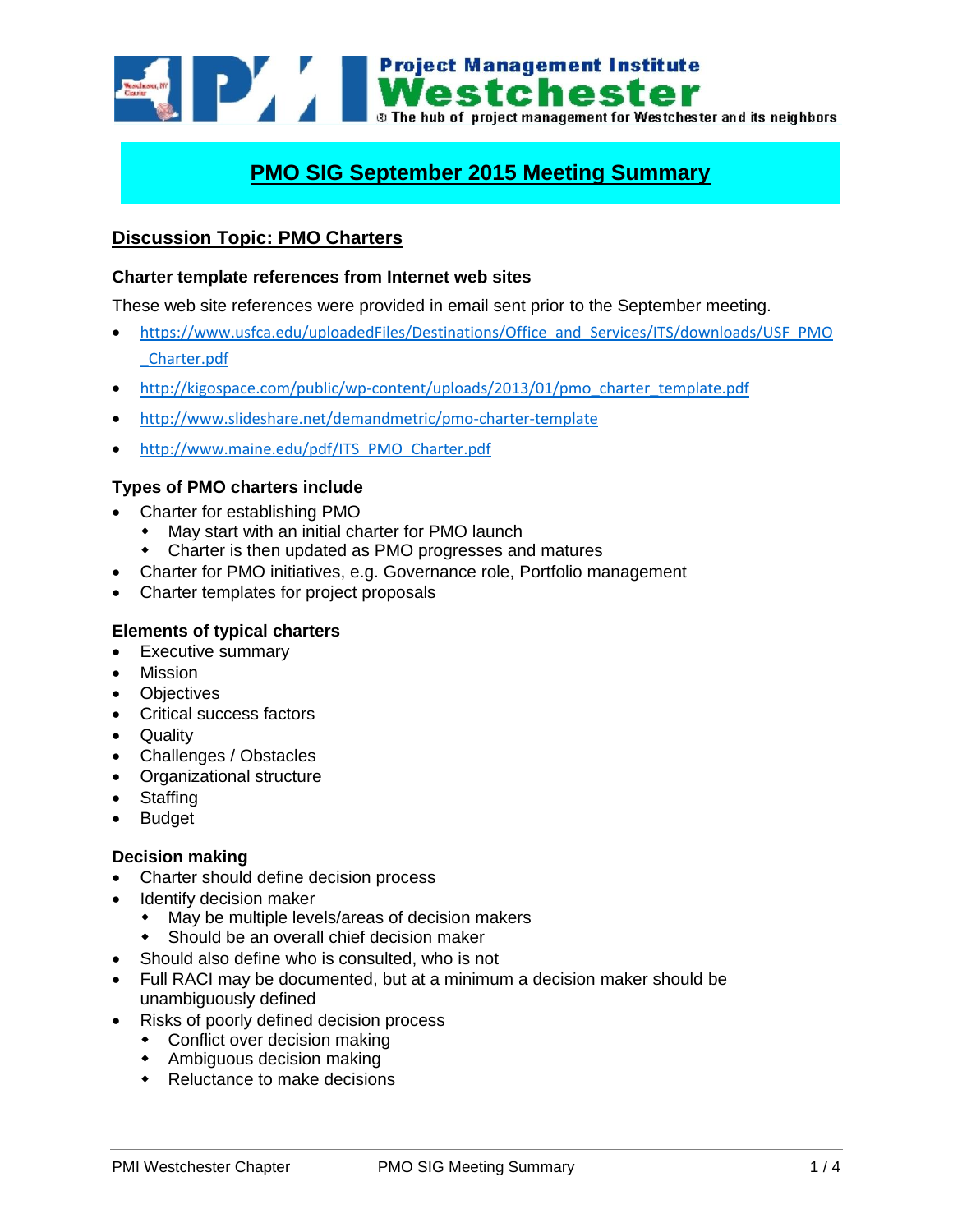

- Approved by sponsor, e.g. Product Owner, Business Executive
- Charter approval authorizes initiation of project planning
	- Project planning cannot begin without charter authorization
		- Only very high level planning done before charter
	- Details of project plan come iteratively, approved in progression

# **Example of PMO charter**

- PMO charter outlines portfolio planned for the year
- Overall budget for PMO project portfolio
- Quarterly audits of project portfolio validate charter and budget

### **Interdependency among PMOs**

- Organizations may have multiple PMOs
	- Interdependencies may exist between PMOs
- Overarching PMO may be regional, business segment
	- Individual PMOs may be subordinate to overarching PMO
- Global PMOs may exist to standardize internationally
- PMOs for governance, control, audit
	- Need to be separate, unbiased, to govern business/regional PMOs
- PMOs for special purposes
	- Merger and acquisition PMOs
		- **Interdependency across both sides of M&A**
- RACI is critical to help define interdependency
	- May not be clear at first
	- Eventually need RACI clarified

### **Independence of PMOs**

- Organization that sprouts multiple PMOs may be looking for independence
- One (or more) PMO needs to operate differently
	- Specific governance (such as FDA, SEC)
	- Business needs to manage differently (e.g. business startup, joint venture)
- Each PMO charter should define specific requirements and needs

### **Charter approval and distribution**

- Charter approval finalizes the charter
	- May be further revisions, similar approval process
- Charter needs to be kept
- Charter needs to be distributed and communicated
	- Typical charter audience includes
		- **Sponsor**
		- · PMO
		- Project team
	- Project manager should ensure team understands project charter
	- Training/Development organization can be involved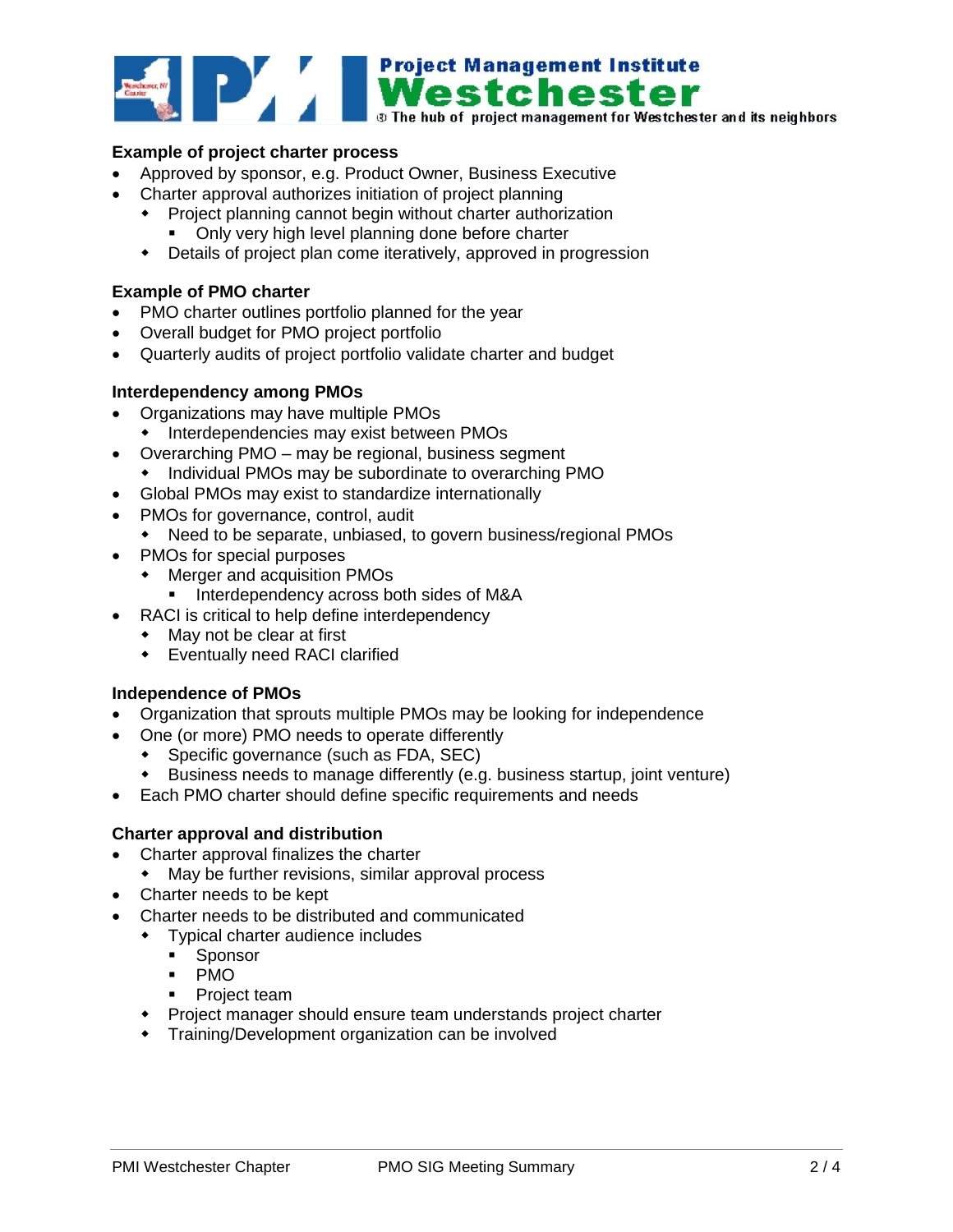

# **Evolution of PMO charter**

- PMO charter should not be static, but should evolve
- Revisit charter down the road to determine
	- Is charter being fulfilled?
	- Has PMO accomplished goals?
	- Should PMO "raise the bar" to higher standard?
	- Is PMO job done? Discontinue PMO?
- Continuous improvement should be applied to charter revisions

### **PMO charter considerations**

- Where does the PMO add value?
	- How will this value be measured?
- Keys to prioritization
	- ◆ Define criteria
		- Avoid putting time/effort/money into unimportant things
		- Avoid "bullying" or "meddling" to influence priorities
	- PMO may have advisor/counselor role vs. deciding role
	- PMO may have responsibility to ensure decision making process is done right by the right people
- Portfolio management
	- Cross-departmental (cross-business, etc.) prioritization
		- **Needs representative voice from each area**
		- PMO needs to facilitate process, can be difficult, political
- PMO should help the portfolio management board through the process

# **Next Meeting**

Next meeting is in October.

# **PMO SIG Discussion Topics to Consider**

### **Proposed Topics (items in bold are recent suggestions)**

- 1. PMO Practice
	- **a. Types of Charters**
	- **b. Using BAs in PMO Models**
	- c. PMO Resources Templates, Websites, etc.
	- d. PMO Governance and Portfolios
- 2. PMO Promotion
	- a. Looking at the PMO from the Outside
	- c. Promoting the value of the PMO
	- d. Explaining the benefits of the PMO
- 3. Organizing and Starting the PMO
	- a. Defining the Role of the PMO
	- c. The PMO and Cross Organizational Matrix Management
	- d. Lifecycle of a PMO, how to start one and pitfalls at different stages of the lifecycle